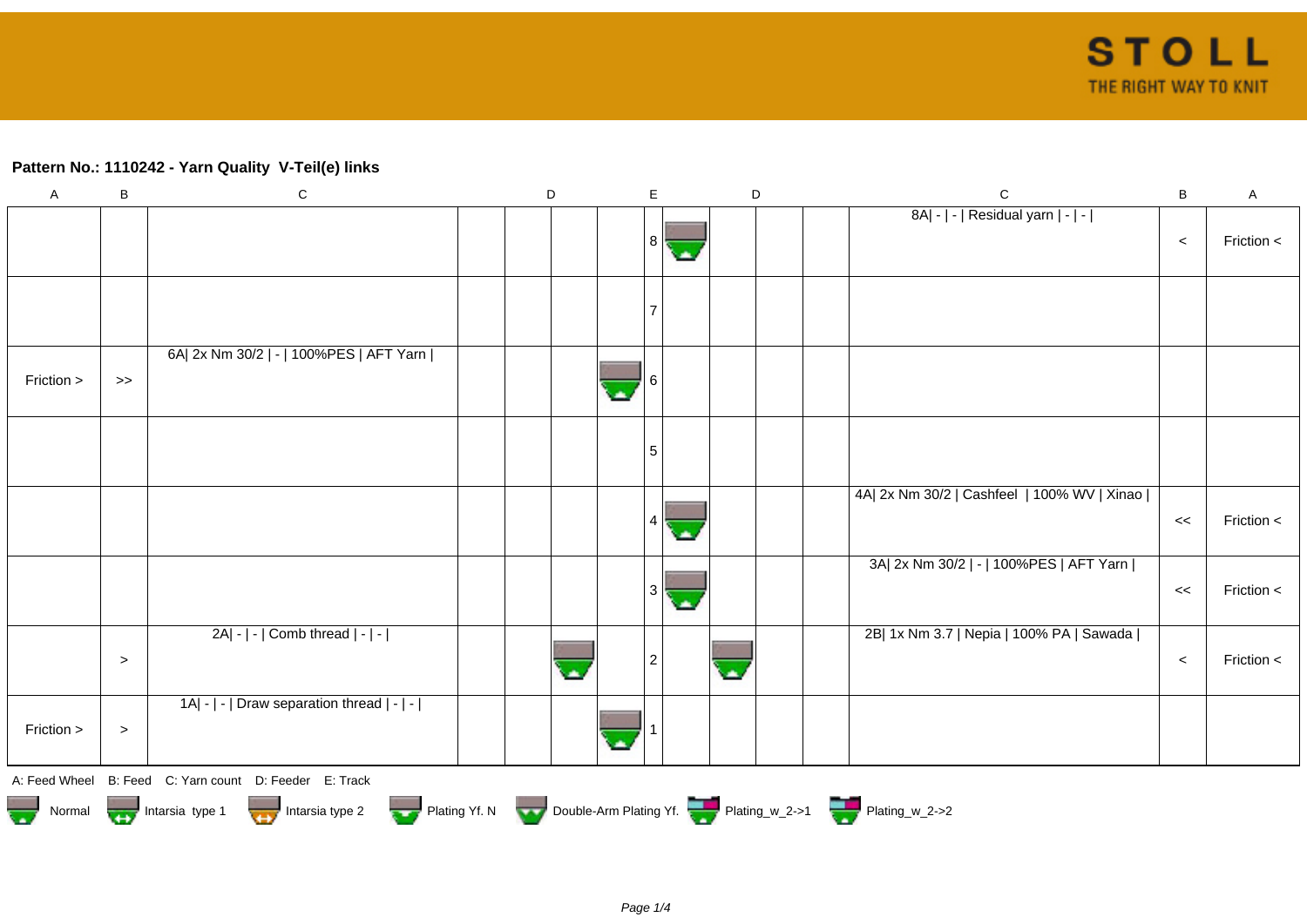## **Pattern No.: 1110242 - Yarn Quality V-Teil(e) rechts**

| $\mathsf A$ | B                                                                                                     | ${\bf C}$                                              |  | D |  | E              |  | D  |  |  | $\mathsf C$                                 | B     | A          |
|-------------|-------------------------------------------------------------------------------------------------------|--------------------------------------------------------|--|---|--|----------------|--|----|--|--|---------------------------------------------|-------|------------|
|             |                                                                                                       |                                                        |  |   |  | 8 <sup>1</sup> |  |    |  |  | 8A  -   -   Residual yarn   -   -           | $\,<$ | Friction < |
|             |                                                                                                       |                                                        |  |   |  |                |  |    |  |  |                                             |       |            |
|             |                                                                                                       |                                                        |  |   |  |                |  |    |  |  |                                             |       |            |
|             |                                                                                                       |                                                        |  |   |  |                |  |    |  |  |                                             |       |            |
| Friction >  | $>>$                                                                                                  | 6A  2x Nm 30/2   -   100%PES   AFT Yarn                |  |   |  |                |  |    |  |  |                                             |       |            |
|             |                                                                                                       |                                                        |  |   |  | 5              |  |    |  |  |                                             |       |            |
|             |                                                                                                       |                                                        |  |   |  |                |  |    |  |  | 4A  2x Nm 30/2   Cashfeel   100% WV   Xinao | <<    | Friction < |
|             |                                                                                                       |                                                        |  |   |  | 3              |  |    |  |  | 3A  2x Nm 30/2   -   100%PES   AFT Yarn     | <<    | Friction < |
|             | $\, >$                                                                                                | $2A - - $ Comb thread $ - - $                          |  |   |  | 2              |  | а. |  |  | 2B  1x Nm 3.7   Nepia   100% PA   Sawada    | $\,<$ | Friction < |
| Friction >  | $\, >$                                                                                                | 1A  -   -   Draw separation thread   -   -             |  |   |  |                |  |    |  |  |                                             |       |            |
|             |                                                                                                       | A: Feed Wheel B: Feed C: Yarn count D: Feeder E: Track |  |   |  |                |  |    |  |  |                                             |       |            |
|             | Normal Montain Strategy Intarsia type 2 Plating Yf. N Double-Arm Plating Yf. N Double-Arm Plating Yf. |                                                        |  |   |  |                |  |    |  |  |                                             |       |            |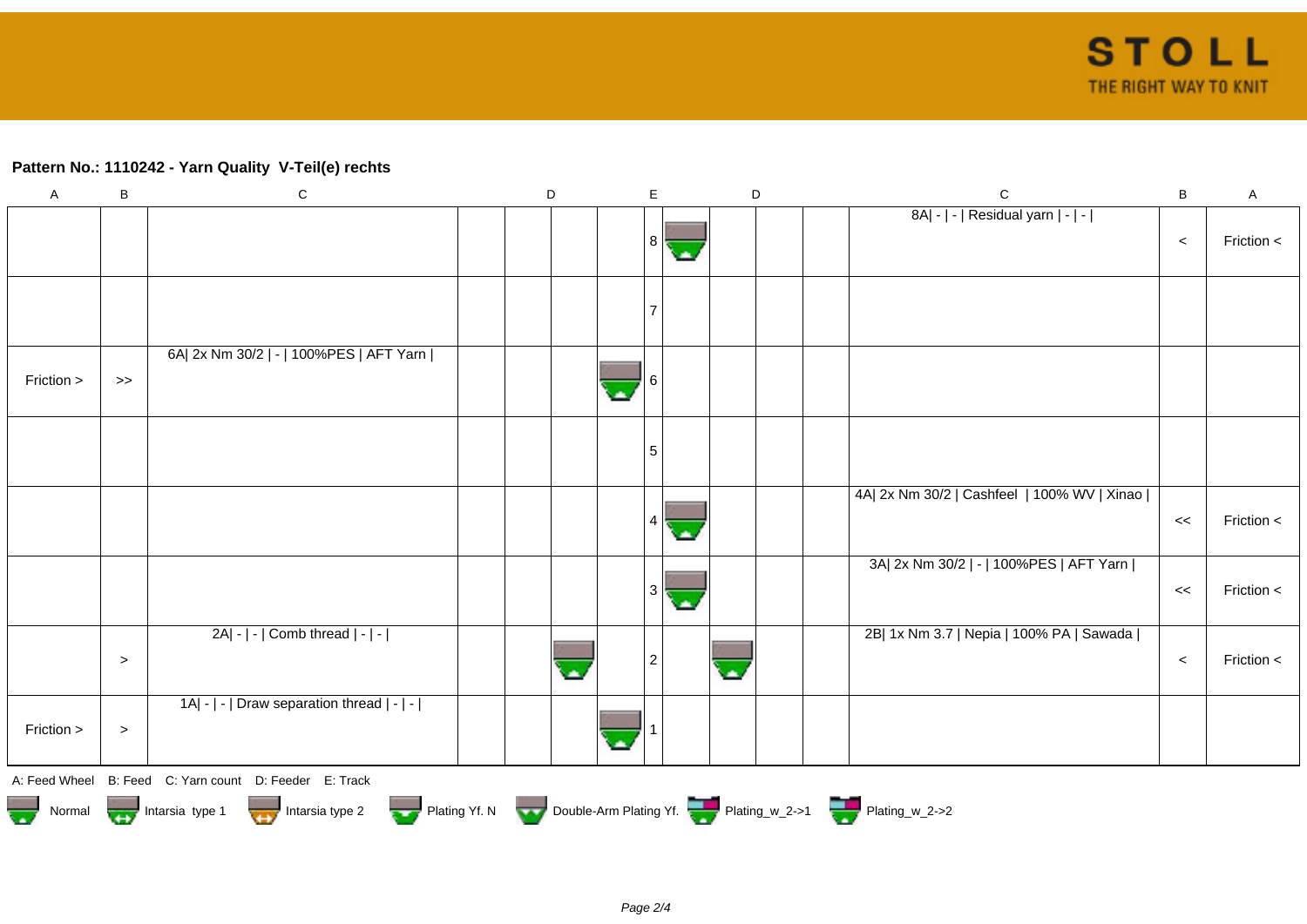## **Pattern No.: 1110242 - Yarn Quality R-Teil(e)**

| $\mathsf A$                                                                            | B      | ${\bf C}$                                   |  | D |  | E              | D  |  | $\mathbf C$                                 | $\sf B$ | A          |
|----------------------------------------------------------------------------------------|--------|---------------------------------------------|--|---|--|----------------|----|--|---------------------------------------------|---------|------------|
|                                                                                        |        |                                             |  |   |  |                |    |  | 8A  -   -   Residual yarn   -   -           |         |            |
|                                                                                        |        |                                             |  |   |  | 8              |    |  |                                             | $\,<$   | Friction < |
|                                                                                        |        | 7A  2x Nm 30/2   Cashfeel   100% WV   Xinao |  |   |  |                |    |  |                                             |         |            |
| Friction >                                                                             | $>\!>$ |                                             |  |   |  |                |    |  |                                             |         |            |
| Friction >                                                                             | $>$    | 6A  2x Nm 30/2   -   100%PES   AFT Yarn     |  |   |  |                |    |  |                                             |         |            |
|                                                                                        |        |                                             |  |   |  |                |    |  |                                             |         |            |
|                                                                                        |        | 5A  1x Nm 3.7   Nepia   100% PA   Sawada    |  |   |  |                |    |  |                                             |         |            |
| Friction >                                                                             | $\, >$ |                                             |  |   |  |                |    |  |                                             |         |            |
|                                                                                        |        |                                             |  |   |  |                |    |  | 4A  2x Nm 30/2   Cashfeel   100% WV   Xinao |         |            |
|                                                                                        |        |                                             |  |   |  |                |    |  |                                             | $\,<$   | Friction < |
|                                                                                        |        |                                             |  |   |  |                |    |  | 3A  2x Nm 30/2   -   100%PES   AFT Yarn     |         |            |
|                                                                                        |        |                                             |  |   |  | 3              |    |  |                                             | <<      | Friction < |
|                                                                                        |        | $2A - - $ Comb thread $ - - $               |  |   |  |                |    |  | 2B  1x Nm 3.7   Nepia   100% PA   Sawada    |         |            |
|                                                                                        | $\, >$ |                                             |  |   |  | $\overline{2}$ | ×. |  |                                             | $\,<$   | Friction < |
|                                                                                        |        | 1A  -   -   Draw separation thread   -   -  |  |   |  |                |    |  |                                             |         |            |
| Friction >                                                                             | $\, >$ |                                             |  |   |  |                |    |  |                                             |         |            |
| A: Feed Wheel                                                                          |        | B: Feed C: Yarn count D: Feeder E: Track    |  |   |  |                |    |  |                                             |         |            |
| Normal <b>Double-Arm Plating Yf. N</b> Double-Arm Plating Yf. N Double-Arm Plating Yf. |        |                                             |  |   |  |                |    |  |                                             |         |            |